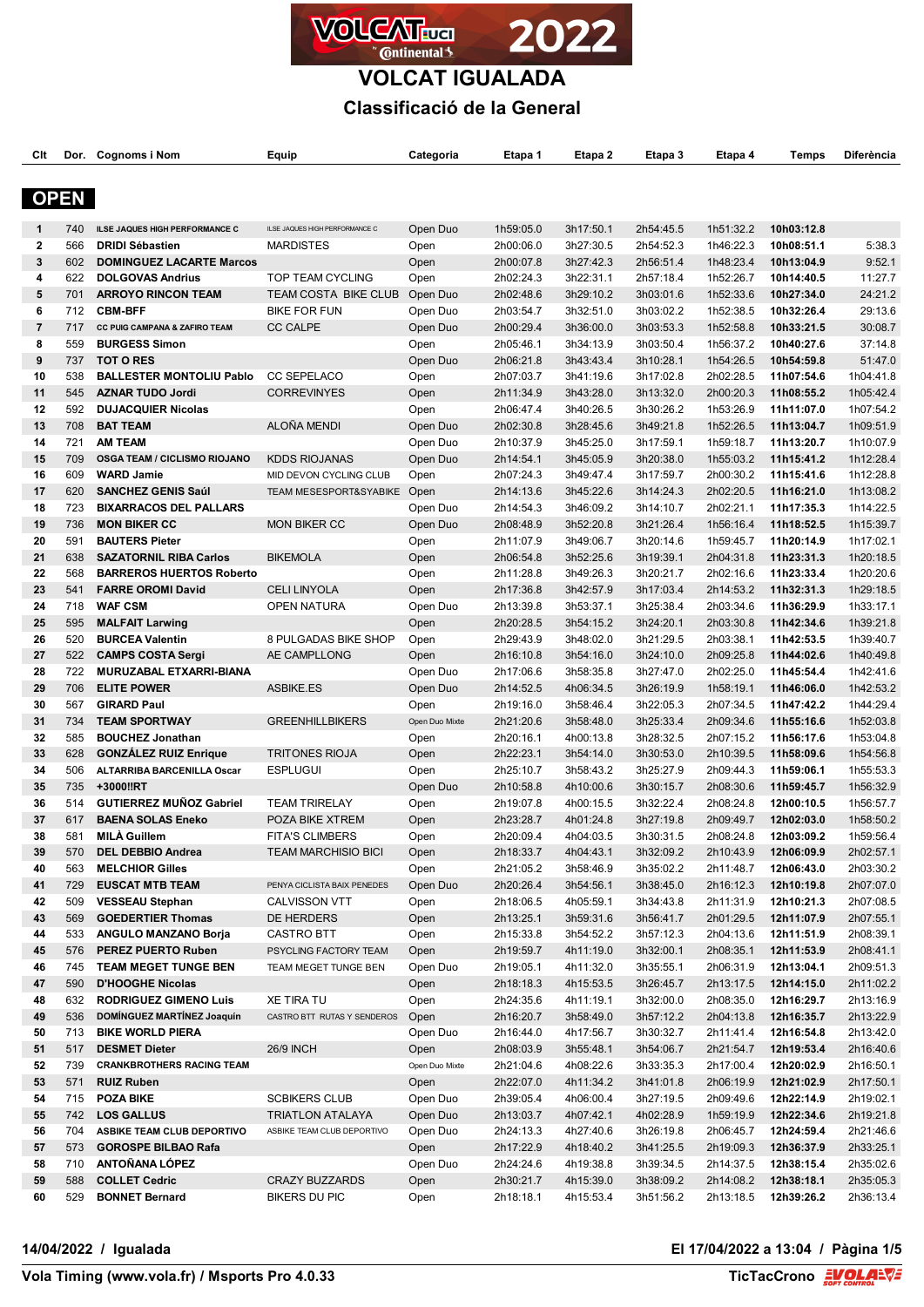

### **VOLCAT IGUALADA Classificació de la General**

| Clt        |            | Dor. Cognoms i Nom                                          | Equip                                            | Categoria              | Etapa 1                | Etapa 2                | Etapa 3                | Etapa 4                | <b>Temps</b>             | <b>Diferència</b>      |
|------------|------------|-------------------------------------------------------------|--------------------------------------------------|------------------------|------------------------|------------------------|------------------------|------------------------|--------------------------|------------------------|
| 61         | 618        | <b>PLANAS MARTINEZ Albert</b>                               | PROBIKE CLUB                                     | Open                   | 2h31:56.5              | 4h08:00.4              | 3h41:49.6              | 2h20:26.4              | 12h42:12.9               | 2h39:00.1              |
| 62         | 613        | <b>MIELNIK Karol</b>                                        | <b>MTB RACING ACADEMY</b>                        | Open                   | 2h30:07.9              | 4h18:07.1              | 3h41:20.9              | 2h15:38.1              | 12h45:14.0               | 2h42:01.2              |
| 63         | 557        | <b>IBARGUREN BELOKI Gotzon</b>                              |                                                  | Open                   | 2h24:31.7              | 4h16:07.6              | 3h46:42.2              | 2h18:45.5              | 12h46:07.0               | 2h42:54.2              |
| 64         | 604        | PÉREZ GRIJALVO Ignacio                                      | <b>KALAGURRIS TEAM</b>                           | Open                   | 2h30:13.7              | 4h17:18.4              | 3h46:33.3              | 2h19:31.7              | 12h53:37.1               | 2h50:24.3              |
| 65         | 586        | <b>LORENTE BRETON Alberto</b>                               | <b>KALAGURRIS TEAM</b>                           | Open                   | 2h30:13.7              | 4h17:20.6              | 3h46:33.4              | 2h19:31.8              | 12h53:39.5               | 2h50:26.7              |
| 66         | 616        | <b>SANCHEZ SANCHEZ Joan</b>                                 | PALLARES #FACTORY                                | Open                   | 2h25:53.4              | 4h17:44.4              | 3h46:25.4              | 2h23:37.8              | 12h53:41.0               | 2h50:28.2              |
| 67         | 565        | <b>CANALS CAMPS David</b>                                   |                                                  | Open                   | 2h31:14.3              | 4h17:40.2              | 3h49:17.2              | 2h18:27.7              | 12h56:39.4               | 2h53:26.6              |
| 68         | 629        | <b>VALL FERRER Marc</b>                                     | <b>VEC CYCLING&amp;RUN</b>                       | Open                   | 2h33:18.0              | 4h21:42.0              | 3h45:06.0              | 2h17:03.7              | 12h57:09.7               | 2h53:56.9              |
| 69         | 579        | <b>BELTRÁN TRAVER Jose Carlos</b>                           |                                                  | Open                   | 2h31:10.4              | 4h19:11.3              | 3h48:58.2              | 2h18:25.3              | 12h57:45.2               | 2h54:32.4              |
| 70         | 720        | <b>NEITOR'S C.U.D.O.S TEAM</b>                              | <b>CUDOS ARTESA DE SEGRE</b>                     | Open Duo               | 2h24:46.4              | 4h24:11.7              | 3h49:57.4              | 2h20:37.4              | 12h59:32.9               | 2h56:20.1              |
| 71<br>72   | 627<br>518 | <b>SANCHEZ SIXTO Rubén</b><br><b>BULCKENS Jonas</b>         | <b>TRIDEPORTE</b>                                | Open                   | 2h32:41.7              | 4h25:16.3<br>4h20:40.9 | 3h45:54.1              | 2h20:09.1<br>2h21:54.7 | 13h04:01.2<br>13h04:30.4 | 3h00:48.4              |
| 73         | 519        | <b>DEPREZ Simon</b>                                         | 26/9 INCH MTB TEAM TIELT<br>26/9 INCH TEAM TIELT | Open<br>Open           | 2h27:49.2<br>2h29:21.8 | 4h20:40.9              | 3h54:05.6<br>3h54:04.9 | 2h21:54.7              | 13h06:02.3               | 3h01:17.6<br>3h02:49.5 |
| 74         | 619        | <b>O'SHEA Mark</b>                                          | <b>SUMMIT MTB</b>                                | Open                   | 2h30:08.7              | 4h26:26.8              | 3h55:15.3              | 2h14:33.5              | 13h06:24.3               | 3h03:11.5              |
| 75         | 610        | <b>TORRES ALVAREZ Pedro Manuel</b>                          | <b>MIRABIKE</b>                                  | Open                   | 2h31:42.0              | 4h20:45.5              | 3h50:24.3              | 2h25:01.6              | 13h07:53.4               | 3h04:40.6              |
| 76         | 703        | <b>ATALAYA</b>                                              | C.D. TRIATLON ATALAYA                            | Open Duo               | 2h13:08.8              | 4h43:02.2              | 4h12:53.7              | 1h59:18.2              | 13h08:22.9               | 3h05:10.1              |
| 77         | 596        | DE SCHEPPER Henk                                            | DE HERDERS                                       | Open                   | 2h32:49.9              | 4h25:36.1              | 3h50:05.2              | 2h20:59.2              | 13h09:30.4               | 3h06:17.6              |
| 78         | 552        | <b>MORCILLO RIERA Manuel</b>                                | GRUP ESPORTIU ES VEDRA                           | Open                   | 2h32:44.6              | 4h25:16.4              | 3h51:10.8              | 2h21:26.9              | 13h10:38.7               | 3h07:25.9              |
| 79         | 730        | <b>SENDETA BIKERS</b>                                       | <b>BICISTORE</b>                                 | Open Duo               | 2h52:32.3              | 4h27:32.7              | 3h38:35.8              | 2h12:24.3              | 13h11:05.1               | 3h07:52.3              |
| 80         | 508        | <b>VESSEAU Clement</b>                                      | <b>CALVISSON VTT</b>                             | Open                   | 2h27:36.7              | 4h28:25.7              | 3h52:07.1              | 2h24:48.3              | 13h12:57.8               | 3h09:45.0              |
| 81         | 544        | <b>ROCA LLOBET Josep</b>                                    | CLUB UNIO D'ESPORTS OBLIGATS I                   | Open                   | 2h34:48.2              | 4h21:33.0              | 3h57:39.0              | 2h23:04.2              | 13h17:04.4               | 3h13:51.6              |
| 82         | 716        | <b>X-TERRA S03/TRIMAD</b>                                   | TRIATLÓN SIERRA OESTE 3                          | Open Duo               | 2h33:48.1              | 4h31:17.8              | 3h57:24.6              | 2h19:18.4              | 13h21:48.9               | 3h18:36.1              |
| 83         | 560        | GORROCHATEGUI ORMAZABAL Eneko                               | <b>BASURDE TEAM</b>                              | Open                   | 2h30:18.1              | 4h28:53.1              | 4h04:32.9              | 2h21:38.6              | 13h25:22.7               | 3h22:09.9              |
| 84         | 546        | <b>GRIEBELING Jurgen</b>                                    | DE HERDERS                                       | Open                   | 2h32:37.7              | 4h36:42.8              | 3h59:18.5              | 2h20:32.2              | 13h29:11.2               | 3h25:58.4              |
| 85         | 719        | 3.0 TEMPTEAM                                                | <b>BICI 3.0</b>                                  | Open Duo               | 2h38:11.3              | 4h28:34.1              | 4h01:33.8              | 2h21:42.0              | 13h30:01.2               | 3h26:48.4              |
| 86         | 600        | <b>TOLEDO CONTRERAS Willans Hons</b>                        |                                                  | Open                   | 2h35:29.4              | 4h39:26.5              | 3h58:56.8              | 2h17:49.6              | 13h31:42.3               | 3h28:29.5              |
| 87         | 702        | <b>CLUB TRIATLON ATALAYA</b>                                | BTT NAVARRA                                      | Open Duo               | 2h25:20.2              | 4h43:02.0              | 4h02:28.9              | 2h21:19.0              | 13h32:10.1               | 3h28:57.3              |
| 88         | 574        | <b>MAGALLARES PULPON Jose Ruben</b>                         |                                                  | Open                   | 2h30:18.3              | 4h33:31.1              | 4h04:26.6              | 2h30:12.4              | 13h38:28.4               | 3h35:15.6              |
| 89         | 543        | VILADEGUT MASEGOSA Josep CLUB ESPORTIU CASTELLDANS          |                                                  | Open                   | 2h39:56.3              | 4h49:21.2              | 3h49:21.0              | 2h21:19.5              | 13h39:58.0               | 3h36:45.2              |
| 90         | 556        | <b>MACHANCOSES PONS Víctor</b>                              | <b>BTT SILLA CIERRABARES</b>                     | Open                   | 2h42:16.5              | 4h35:46.3              | 4h02:24.4              | 2h21:15.8              | 13h41:43.0               | 3h38:30.2              |
| 91<br>92   | 624<br>601 | <b>ANDERSSON Torben</b>                                     | <b>TORBEN ANDERSSON</b>                          | Open                   | 2h37:05.8              | 4h35:26.3              | 4h06:15.4              | 2h23:47.4              | 13h42:34.9               | 3h39:22.1              |
| 93         | 743        | <b>BENOIT Melanie</b><br><b>VINCLES</b>                     | CLUB ESPORTIU VINCLES Open Duo Mixte             | Open                   | 2h38:14.5<br>2h42:28.5 | 4h34:47.0<br>4h45:37.6 | 3h59:18.5<br>3h59:58.7 | 2h38:10.6<br>2h24:05.4 | 13h50:30.6<br>13h52:10.2 | 3h47:17.8<br>3h48:57.4 |
| 94         | 575        | <b>UGARTE URRIZ Jon</b>                                     |                                                  | Open                   | 2h29:48.5              | 4h50:06.7              | 4h07:58.4              | 2h24:55.1              | 13h52:48.7               | 3h49:35.9              |
| 95         | 540        | ILARDIA DE LA CONCEPCIÓN Jon                                | <b>CD ARRONIZ KT</b>                             | Open                   | 2h37:57.3              | 4h28:53.0              | 4h17:36.0              | 2h29:27.5              | 13h53:53.8               | 3h50:41.0              |
| 96         | 607        | <b>BENNETT William</b>                                      | MAD MTB                                          | Open                   | 2h43:18.0              | 4h45:25.7              | 4h08:07.8              | 2h20:37.9              | 13h57:29.4               | 3h54:16.6              |
| 97         | 564        | <b>CUESTA GOMEZ Carlos</b>                                  |                                                  | Open                   | 2h42:14.5              | 4h38:30.3              | 4h05:34.4              | 2h31:32.8              | 13h57:52.0               | 3h54:39.2              |
| 98         | 714        | <b>CALPE DIEM</b>                                           |                                                  | Open Duo Mixte         | 2h41:22.1              | 4h45:40.4              | 4h05:38.1              | 2h27:32.2              | 14h00:12.8               | 3h57:00.0              |
| 99         | 614        | <b>MORTENSEN Anne-Mette</b>                                 | NÆSBY CYKEL MOTION                               | Open                   | 2h41:23.8              | 4h38:34.3              | 4h13:01.2              | 2h29:00.1              | 14h01:59.4               | 3h58:46.6              |
| 100        | 578        | <b>GARCIA Joseba</b>                                        |                                                  | Open                   | 2h40:46.7              | 4h48:31.6              | 4h06:42.2              | 2h26:56.5              | 14h02:57.0               | 3h59:44.2              |
| 101        | 580        | <b>PRESTON Anthony</b>                                      |                                                  | Open                   | 2h42:27.8              | 4h45:35.9              | 4h05:25.8              | 2h30:44.0              | 14h04:13.5               | 4h01:00.7              |
| 102        | 542        | <b>CERMEÑO MURGA David</b>                                  | CLUB BTT NIEVA MONTEMEDIANO RA                   | Open                   | 2h27:18.5              | 4h53:18.1              | 4h24:57.1              | 2h22:08.3              | 14h07:42.0               | 4h04:29.2              |
| 103        | 594        | <b>VALENZUELA ARIAS Jose</b>                                | <b>BOMBERS BARCELONA</b>                         | Open                   | 2h38:56.5              | 4h48:42.8              | 4h15:15.7              | 2h26:19.3              | 14h09:14.3               | 4h06:01.5              |
| 104        | 625        | <b>OSES RESANO David</b>                                    | TRIATLON ATALAYA                                 | Open                   | 3h04:25.3              | 4h43:01.9              | 4h02:28.7              | 2h21:19.0              | 14h11:14.9               | 4h08:02.1              |
| 105        | 626        | <b>OSES NADAL Mario</b>                                     | <b>TRIATLON ATALAYA</b>                          | Open                   | 3h04:25.3              | 4h43:02.0              | 4h02:29.0              | 2h21:18.9              | 14h11:15.2               | 4h08:02.4              |
| 106        | 611        | <b>VERVOORT Dave</b>                                        | MOLLENDAAL ON BIKE                               | Open                   | 2h38:09.5              | 4h57:57.6              | 4h15:43.4              | 2h22:21.6              | 14h14:12.1               | 4h10:59.3              |
| 107        | 732        | <b>ZIPI ZAPE</b>                                            | CLUB CICLISTA SANT JOAN DESPI                    | Open Duo               | 2h42:20.7              | 4h50:46.8              | 4h19:14.8              | 2h23:43.0              | 14h16:05.3               | 4h12:52.5              |
| 108        | 526<br>738 | <b>GUIDA Gianni</b>                                         | ASD NEW DOWNHILL                                 | Open<br>Open Duo Mixte | 2h38:09.5              | 4h47:35.0              | 4h10:21.8              | 2h41:49.1<br>2h38:16.1 | 14h17:55.4               | 4h14:42.6<br>4h18:10.9 |
| 109<br>110 | 562        | <b>MANRESANA</b><br><b>VANHERPE Dominique</b>               | <b>3HM CLUB ESPORTIU</b><br>DE HERDERS           |                        | 2h42:12.4<br>2h54:38.9 | 4h51:40.2<br>4h52:50.0 | 4h09:15.0<br>4h11:38.9 | 2h25:46.8              | 14h21:23.7<br>14h24:54.6 | 4h21:41.8              |
| 111        | 612        | <b>SMITZ Wout</b>                                           | MOLLENDAAL ON BIKE                               | Open<br>Open           | 2h38:10.1              | 5h04:37.8              | 4h26:18.2              | 2h22:21.9              | 14h31:28.0               | 4h28:15.2              |
| 112        | 598        | <b>PUYUELO ROCA Albert</b>                                  | <b>TRADEBIKE</b>                                 | Open                   | 2h42:48.4              | 4h54:13.6              | 4h20:38.3              | 2h34:24.5              | 14h32:04.8               | 4h28:52.0              |
| 113        | 510        | <b>ARANCE LOPEZ Daniel</b>                                  |                                                  | Open                   | 2h43:57.1              | 4h55:46.6              | 4h14:18.9              | 2h39:29.3              | 14h33:31.9               | 4h30:19.1              |
| 114        | 636        | PEREZ YESTE Jose Ramon                                      | 3SENDES CASTELLO - KROMAN                        | Open                   | 2h42:06.5              | 4h58:37.2              | 4h17:29.0              | 2h38:04.2              | 14h36:16.9               | 4h33:04.1              |
| 115        | 623        | <b>DOLGOVIENE Vida</b>                                      | TOP TEAM CYCLING                                 | Open                   | 2h46:25.2              | 4h57:32.9              | 4h14:48.6              | 2h41:11.1              | 14h39:57.8               | 4h36:45.0              |
| 116        | 587        | <b>EECKHOUT Pieter</b>                                      |                                                  | Open                   | 2h44:48.2              | 4h52:50.1              | 4h24:11.6              | 2h38:46.3              | 14h40:36.2               | 4h37:23.4              |
| 117        | 535        | <b>NOGUERA LOPEZ Ivan</b>                                   | <b>CASTRO BTT</b>                                | Open                   | 2h48:51.6              | 4h56:55.3              | 4h20:17.1              | 2h36:31.5              | 14h42:35.5               | 4h39:22.7              |
| 118        | 741        | <b>C.T. ESPORTRISSIM</b>                                    | SANT CUGAT C.C. 2013                             | Open Duo               | 2h50:43.8              | 4h59:23.0              | 4h12:28.3              | 2h43:22.9              | 14h45:58.0               | 4h42:45.2              |
| 119        | 525        | <b>FOLGADO JIMÉNEZ Héctor</b>                               | ASBIKE TEAM CLUB DEPORTIVO                       | Open                   | 2h45:32.8              | 5h06:11.2              | 4h18:33.2              | 2h36:35.7              | 14h46:52.9               | 4h43:40.1              |
| 120        | 524        | <b>LOPEZ SAN ESTEBAN Abraham ASBIKE TEAM CLUB DEPORTIVO</b> |                                                  | Open                   | 2h46:00.9              | 5h06:11.1              | 4h21:31.7              | 2h40:09.1              | 14h53:52.8               | 4h50:40.0              |
| 121        | 728        | <b>COOPERA ONG</b>                                          | CICLO SPORT GRUPO DEPORTIVO                      | Open Duo Mixte         | 2h51:54.8              | 4h56:07.7              | 4h20:17.3              | 2h49:29.1              | 14h57:48.9               | 4h54:36.1              |
| 122        | 707        | <b>MES ESPORT &amp; SYABIKE</b>                             |                                                  | Open Duo               | 2h41:01.5              | 5h15:26.5              | 4h28:11.5              | 2h34:15.2              | 14h58:54.7               | 4h55:41.9              |
| 123        | 554        | <b>VALLS CUARTERO Sergio</b>                                |                                                  | Open                   | 2h51:13.9              | 5h17:16.5              | 4h22:52.5              | 2h28:08.0              | 14h59:30.9               | 4h56:18.1              |
| 124        | 539        | PORQUERAS MARQUES Carles CC SPRINTBIKE                      |                                                  | Open                   | 2h52:19.8              | 4h59:51.1              | 4h28:19.5              | 2h43:28.5              | 15h03:58.9               | 5h00:46.1              |

**14/04/2022 / Igualada El 17/04/2022 a 13:04 / Pàgina 2/5**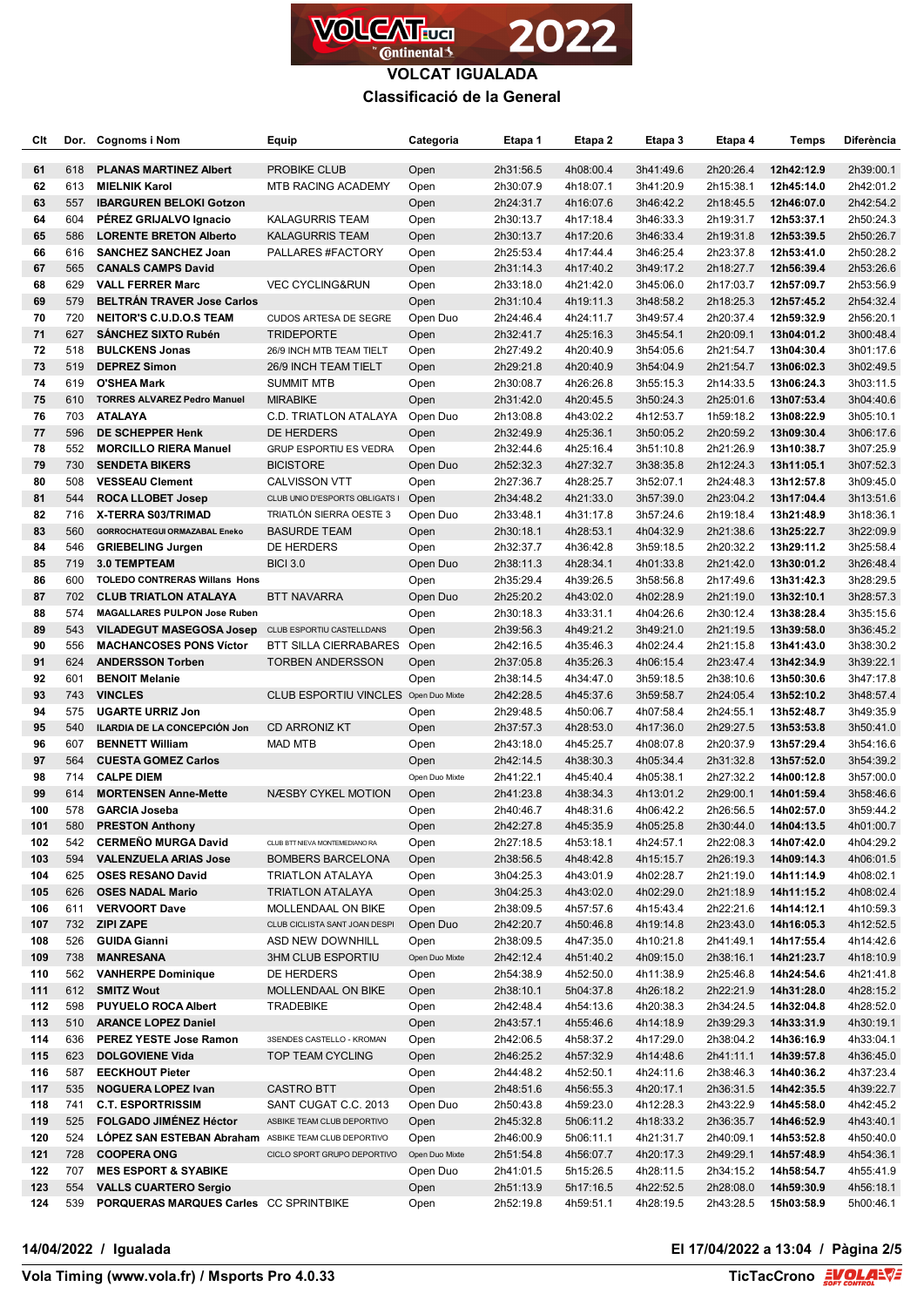

#### **VOLCAT IGUALADA Classificació de la General**

| Clt | Dor. | Cognoms i Nom                     | Equip                          | Categoria      | Etapa 1   | Etapa 2   | Etapa 3   | Etapa 4   | Temps      | Diferència |
|-----|------|-----------------------------------|--------------------------------|----------------|-----------|-----------|-----------|-----------|------------|------------|
|     |      |                                   |                                |                |           |           |           |           |            |            |
| 125 | 633  | <b>AGIRREZABALA AZPIROZ Mikel</b> | ZARAUZKO ZIKLOTURISTA ELKARTEA | Open           | 2h41:24.0 | 4h56:55.1 | 5h08:52.0 | 2h20:59.5 | 15h08:10.6 | 5h04:57.8  |
| 126 | 547  | <b>DU FOUR Emmanuel</b>           | DE HERDERS                     | Open           | 2h57:01.7 | 4h50:05.4 | 4h40:02.9 | 2h42:07.5 | 15h09:17.5 | 5h06:04.7  |
| 127 | 711  | <b>BH CONCEPT VALENCIA</b>        | <b>BH CONCEPT VALENCIA</b>     | Open Duo Mixte | 2h56:34.0 | 5h02:19.8 | 4h28:06.4 | 2h49:27.0 | 15h16:27.2 | 5h13:14.4  |
| 128 | 597  | <b>LENAERTS Koen</b>              | MTB TEAM NO EXCUSE             | Open           | 3h01:18.8 | 5h11:35.5 | 4h40:38.1 | 2h43:25.5 | 15h36:57.9 | 5h33:45.1  |
| 129 | 705  | <b>DEPORTEENRUTA</b>              |                                | Open Duo Mixte | 2h52:33.4 | 5h11:24.8 | 4h46:35.8 | 2h51:03.6 | 15h41:37.6 | 5h38:24.8  |
| 130 | 608  | <b>GUDIN Miguel</b>               | <b>MEGABICI</b>                | Open           | 3h05:37.1 | 5h11:04.1 | 4h45:52.5 | 2h42:59.5 | 15h45:33.2 | 5h42:20.4  |
| 131 | 615  | <b>ALEGRE HOSPITAL Fabian</b>     | <b>OPEN NATURA</b>             | Open           | 2h55:44.5 | 5h15:42.2 | 4h45:52.6 | 2h49:53.6 | 15h47:12.9 | 5h44:00.1  |
| 132 | 558  | <b>ORTIZ VILLAREJO Alejandro</b>  | <b>TREPAS TEAM</b>             | Open           | 2h55:05.1 | 5h17:16.3 | 5h04:00.5 | 2h40:19.1 | 15h56:41.0 | 5h53:28.2  |
| 133 | 583  | FERNÁNDEZ MATA Alberto            |                                | Open           | 2h55:05.1 | 5h17:16.5 | 5h04:00.4 | 2h40:19.1 | 15h56:41.1 | 5h53:28.3  |
| 133 | 555  | <b>GORDO GARCÍA Víctor</b>        |                                | Open           | 2h55:05.3 | 5h17:16.3 | 5h04:00.3 | 2h40:19.2 | 15h56:41.1 | 5h53:28.3  |
| 135 | 621  | OCAÑA MARTÍNEZ Alan               | <b>TITANES BIKE CEUTA</b>      | Open           | 3h08:56.4 | 5h56:33.7 | 4h29:34.6 | 2h30:49.7 | 16h05:54.4 | 6h02:41.6  |
| 136 | 561  | DE ROBA PEREZ Jon                 | <b>CANYON TEAM19</b>           | Open           | 3h07:10.1 | 5h24:33.0 | 5h06:06.0 | 2h49:46.9 | 16h27:36.0 | 6h24:23.2  |
| 137 | 548  | <b>IMSCHOOT Hendrik</b>           | <b>DE HERDERS</b>              | Open           | 2h54:19.5 | 5h38:46.9 | 5h06:57.0 | 2h49:23.4 | 16h29:26.8 | 6h26:14.0  |
| 138 | 577  | <b>LAZKANO ANTON Josu</b>         |                                | Open           | 3h07:01.8 | 5h23:41.4 | 5h09:29.7 | 2h49:28.0 | 16h29:40.9 | 6h26:28.1  |
| 139 | 725  | XINO-XANO                         | <b>CLUB CICLISTA TORELLO</b>   | Open Duo Mixte | 2h59:28.4 | 5h57:15.0 | 4h58:00.8 | 2h52:24.4 | 16h47:08.6 | 6h43:55.8  |
| 140 | 747  | <b>SOONSANDBIKES</b>              | <b>SONS AND BIKES</b>          | Open Duo       | 3h30:36.2 | 6h03:46.5 | 5h01:56.5 | 2h57:53.9 | 17h34:13.1 | 7h31:00.3  |
| 141 | 532  | <b>SAEZ MARTINEZ David</b>        | CALCONASSOS IBIZA C.C.         | Open           | 3h22:59.0 | 6h05:32.1 | 5h16:49.7 | 3h11:13.6 | 17h56:34.4 | 7h53:21.6  |

# **Open / Home**

| $\mathbf{1}$   | 566 | <b>DRIDI Sébastien</b>            | <b>MARDISTES</b>            | Open | 2h00:06.0 | 3h27:30.5 | 2h54:52.3 | 1h46:22.3 | 10h08:51.1 |           |
|----------------|-----|-----------------------------------|-----------------------------|------|-----------|-----------|-----------|-----------|------------|-----------|
| $\overline{2}$ | 602 | <b>DOMINGUEZ LACARTE Marcos</b>   |                             | Open | 2h00:07.8 | 3h27:42.3 | 2h56:51.4 | 1h48:23.4 | 10h13:04.9 | 4:13.8    |
| $\mathbf{3}$   | 622 | <b>DOLGOVAS Andrius</b>           | <b>TOP TEAM CYCLING</b>     | Open | 2h02:24.3 | 3h22:31.1 | 2h57:18.4 | 1h52:26.7 | 10h14:40.5 | 5:49.4    |
| 4              | 559 | <b>BURGESS Simon</b>              |                             | Open | 2h05:46.1 | 3h34:13.9 | 3h03:50.4 | 1h56:37.2 | 10h40:27.6 | 31:36.5   |
| 5              | 538 | <b>BALLESTER MONTOLIU Pablo</b>   | <b>CC SEPELACO</b>          | Open | 2h07:03.7 | 3h41:19.6 | 3h17:02.8 | 2h02:28.5 | 11h07:54.6 | 59:03.5   |
| 6              | 545 | <b>AZNAR TUDO Jordi</b>           | <b>CORREVINYES</b>          | Open | 2h11:34.9 | 3h43:28.0 | 3h13:32.0 | 2h00:20.3 | 11h08:55.2 | 1h00:04.1 |
| $\overline{7}$ | 592 | <b>DUJACQUIER Nicolas</b>         |                             | Open | 2h06:47.4 | 3h40:26.5 | 3h30:26.2 | 1h53:26.9 | 11h11:07.0 | 1h02:15.9 |
| 8              | 609 | <b>WARD Jamie</b>                 | MID DEVON CYCLING CLUB      | Open | 2h07:24.3 | 3h49:47.4 | 3h17:59.7 | 2h00:30.2 | 11h15:41.6 | 1h06:50.5 |
| 9              | 620 | <b>SANCHEZ GENIS Saúl</b>         | TEAM MESESPORT&SYABIKE Open |      | 2h14:13.6 | 3h45:22.6 | 3h14:24.3 | 2h02:20.5 | 11h16:21.0 | 1h07:29.9 |
| 10             | 591 | <b>BAUTERS Pieter</b>             |                             | Open | 2h11:07.9 | 3h49:06.7 | 3h20:14.6 | 1h59:45.7 | 11h20:14.9 | 1h11:23.8 |
| 11             | 638 | <b>SAZATORNIL RIBA Carlos</b>     | <b>BIKEMOLA</b>             | Open | 2h06:54.8 | 3h52:25.6 | 3h19:39.1 | 2h04:31.8 | 11h23:31.3 | 1h14:40.2 |
| 12             | 568 | <b>BARREROS HUERTOS Roberto</b>   |                             | Open | 2h11:28.8 | 3h49:26.3 | 3h20:21.7 | 2h02:16.6 | 11h23:33.4 | 1h14:42.3 |
| 13             | 541 | <b>FARRE OROMI David</b>          | <b>CELI LINYOLA</b>         | Open | 2h17:36.8 | 3h42:57.9 | 3h17:03.4 | 2h14:53.2 | 11h32:31.3 | 1h23:40.2 |
| 14             | 595 | <b>MALFAIT Larwing</b>            |                             | Open | 2h20:28.5 | 3h54:15.2 | 3h24:20.1 | 2h03:30.8 | 11h42:34.6 | 1h33:43.5 |
| 15             | 520 | <b>BURCEA Valentin</b>            | 8 PULGADAS BIKE SHOP        | Open | 2h29:43.9 | 3h48:02.0 | 3h21:29.5 | 2h03:38.1 | 11h42:53.5 | 1h34:02.4 |
| 16             | 522 | <b>CAMPS COSTA Sergi</b>          | AE CAMPLLONG                | Open | 2h16:10.8 | 3h54:16.0 | 3h24:10.0 | 2h09:25.8 | 11h44:02.6 | 1h35:11.5 |
| 17             | 567 | <b>GIRARD Paul</b>                |                             | Open | 2h19:16.0 | 3h58:46.4 | 3h22:05.3 | 2h07:34.5 | 11h47:42.2 | 1h38:51.1 |
| 18             | 585 | <b>BOUCHEZ Jonathan</b>           |                             | Open | 2h20:16.1 | 4h00:13.8 | 3h28:32.5 | 2h07:15.2 | 11h56:17.6 | 1h47:26.5 |
| 19             | 628 | <b>GONZÁLEZ RUIZ Enrique</b>      | <b>TRITONES RIOJA</b>       | Open | 2h22:23.1 | 3h54:14.0 | 3h30:53.0 | 2h10:39.5 | 11h58:09.6 | 1h49:18.5 |
| 20             | 506 | <b>ALTARRIBA BARCENILLA Oscar</b> | <b>ESPLUGUI</b>             | Open | 2h25:10.7 | 3h58:43.2 | 3h25:27.9 | 2h09:44.3 | 11h59:06.1 | 1h50:15.0 |
| 21             | 514 | <b>GUTIERREZ MUÑOZ Gabriel</b>    | <b>TEAM TRIRELAY</b>        | Open | 2h19:07.8 | 4h00:15.5 | 3h32:22.4 | 2h08:24.8 | 12h00:10.5 | 1h51:19.4 |
| 22             | 617 | <b>BAENA SOLAS Eneko</b>          | POZA BIKE XTREM             | Open | 2h23:28.7 | 4h01:24.8 | 3h27:19.8 | 2h09:49.7 | 12h02:03.0 | 1h53:11.9 |
| 23             | 581 | <b>MILÀ Guillem</b>               | <b>FITA'S CLIMBERS</b>      | Open | 2h20:09.4 | 4h04:03.5 | 3h30:31.5 | 2h08:24.8 | 12h03:09.2 | 1h54:18.1 |
| 24             | 570 | <b>DEL DEBBIO Andrea</b>          | <b>TEAM MARCHISIO BICI</b>  | Open | 2h18:33.7 | 4h04:43.1 | 3h32:09.2 | 2h10:43.9 | 12h06:09.9 | 1h57:18.8 |
| 25             | 563 | <b>MELCHIOR Gilles</b>            |                             | Open | 2h21:05.2 | 3h58:46.9 | 3h35:02.2 | 2h11:48.7 | 12h06:43.0 | 1h57:51.9 |
| 26             | 509 | <b>VESSEAU Stephan</b>            | <b>CALVISSON VTT</b>        | Open | 2h18:06.5 | 4h05:59.1 | 3h34:43.8 | 2h11:31.9 | 12h10:21.3 | 2h01:30.2 |
| 27             | 569 | <b>GOEDERTIER Thomas</b>          | DE HERDERS                  | Open | 2h13:25.1 | 3h59:31.6 | 3h56:41.7 | 2h01:29.5 | 12h11:07.9 | 2h02:16.8 |
| 28             | 533 | <b>ANGULO MANZANO Borja</b>       | <b>CASTRO BTT</b>           | Open | 2h15:33.8 | 3h54:52.2 | 3h57:12.3 | 2h04:13.6 | 12h11:51.9 | 2h03:00.8 |
| 29             | 576 | <b>PEREZ PUERTO Ruben</b>         | PSYCLING FACTORY TEAM       | Open | 2h19:59.7 | 4h11:19.0 | 3h32:00.1 | 2h08:35.1 | 12h11:53.9 | 2h03:02.8 |
| 30             | 590 | <b>D'HOOGHE Nicolas</b>           |                             | Open | 2h18:18.3 | 4h15:53.5 | 3h26:45.7 | 2h13:17.5 | 12h14:15.0 | 2h05:23.9 |
| 31             | 632 | <b>RODRIGUEZ GIMENO Luis</b>      | <b>XE TIRA TU</b>           | Open | 2h24:35.6 | 4h11:19.1 | 3h32:00.0 | 2h08:35.0 | 12h16:29.7 | 2h07:38.6 |
| 32             | 536 | DOMÍNGUEZ MARTÍNEZ Joaquín        | CASTRO BTT RUTAS Y SENDEROS | Open | 2h16:20.7 | 3h58:49.0 | 3h57:12.2 | 2h04:13.8 | 12h16:35.7 | 2h07:44.6 |
| 33             | 517 | <b>DESMET Dieter</b>              | <b>26/9 INCH</b>            | Open | 2h08:03.9 | 3h55:48.1 | 3h54:06.7 | 2h21:54.7 | 12h19:53.4 | 2h11:02.3 |
| 34             | 571 | <b>RUIZ Ruben</b>                 |                             | Open | 2h22:07.0 | 4h11:34.2 | 3h41:01.8 | 2h06:19.9 | 12h21:02.9 | 2h12:11.8 |
| 35             | 573 | <b>GOROSPE BILBAO Rafa</b>        |                             | Open | 2h17:22.9 | 4h18:40.2 | 3h41:25.5 | 2h19:09.3 | 12h36:37.9 | 2h27:46.8 |
| 36             | 588 | <b>COLLET Cedric</b>              | <b>CRAZY BUZZARDS</b>       | Open | 2h30:21.7 | 4h15:39.0 | 3h38:09.2 | 2h14:08.2 | 12h38:18.1 | 2h29:27.0 |
| 37             | 529 | <b>BONNET Bernard</b>             | <b>BIKERS DU PIC</b>        | Open | 2h18:18.1 | 4h15:53.4 | 3h51:56.2 | 2h13:18.5 | 12h39:26.2 | 2h30:35.1 |
| 38             | 618 | <b>PLANAS MARTINEZ Albert</b>     | PROBIKE CLUB                | Open | 2h31:56.5 | 4h08:00.4 | 3h41:49.6 | 2h20:26.4 | 12h42:12.9 | 2h33:21.8 |
| 39             | 613 | <b>MIELNIK Karol</b>              | <b>MTB RACING ACADEMY</b>   | Open | 2h30:07.9 | 4h18:07.1 | 3h41:20.9 | 2h15:38.1 | 12h45:14.0 | 2h36:22.9 |
| 40             | 557 | <b>IBARGUREN BELOKI Gotzon</b>    |                             | Open | 2h24:31.7 | 4h16:07.6 | 3h46:42.2 | 2h18:45.5 | 12h46:07.0 | 2h37:15.9 |
| 41             | 604 | PÉREZ GRIJALVO Ignacio            | <b>KALAGURRIS TEAM</b>      | Open | 2h30:13.7 | 4h17:18.4 | 3h46:33.3 | 2h19:31.7 | 12h53:37.1 | 2h44:46.0 |
| 42             | 586 | <b>LORENTE BRETON Alberto</b>     | KALAGURRIS TEAM             | Open | 2h30:13.7 | 4h17:20.6 | 3h46:33.4 | 2h19:31.8 | 12h53:39.5 | 2h44:48.4 |

**14/04/2022 / Igualada El 17/04/2022 a 13:04 / Pàgina 3/5**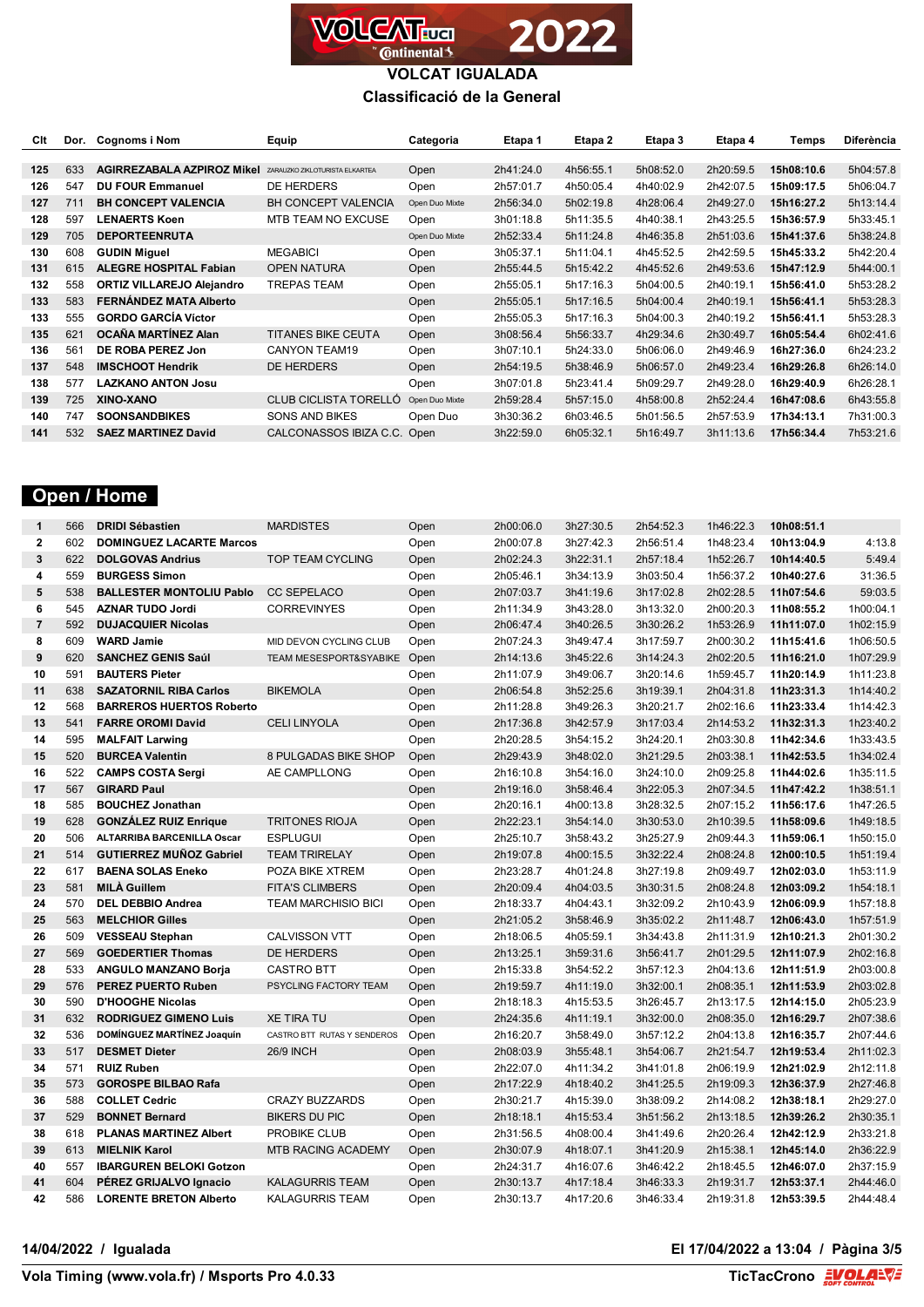

### **VOLCAT IGUALADA Classificació de la General**

| Clt |     | Dor. Cognoms i Nom                                               | Equip                          | Categoria | Etapa 1   | Etapa 2   | Etapa 3   | Etapa 4   | <b>Temps</b> | <b>Diferència</b> |
|-----|-----|------------------------------------------------------------------|--------------------------------|-----------|-----------|-----------|-----------|-----------|--------------|-------------------|
| 43  | 616 | <b>SANCHEZ SANCHEZ Joan</b>                                      | PALLARES #FACTORY              | Open      | 2h25:53.4 | 4h17:44.4 | 3h46:25.4 | 2h23:37.8 | 12h53:41.0   | 2h44:49.9         |
| 44  | 565 | <b>CANALS CAMPS David</b>                                        |                                | Open      | 2h31:14.3 | 4h17:40.2 | 3h49:17.2 | 2h18:27.7 | 12h56:39.4   | 2h47:48.3         |
| 45  | 629 | <b>VALL FERRER Marc</b>                                          | <b>VEC CYCLING&amp;RUN</b>     | Open      | 2h33:18.0 | 4h21:42.0 | 3h45:06.0 | 2h17:03.7 | 12h57:09.7   | 2h48:18.6         |
| 46  | 579 | <b>BELTRÁN TRAVER Jose Carlos</b>                                |                                | Open      | 2h31:10.4 | 4h19:11.3 | 3h48:58.2 | 2h18:25.3 | 12h57:45.2   | 2h48:54.1         |
| 47  | 627 | <b>SANCHEZ SIXTO Rubén</b>                                       | <b>TRIDEPORTE</b>              | Open      | 2h32:41.7 | 4h25:16.3 | 3h45:54.1 | 2h20:09.1 | 13h04:01.2   | 2h55:10.1         |
| 48  | 518 | <b>BULCKENS Jonas</b>                                            | 26/9 INCH MTB TEAM TIELT       | Open      | 2h27:49.2 | 4h20:40.9 | 3h54:05.6 | 2h21:54.7 | 13h04:30.4   | 2h55:39.3         |
| 49  | 519 | <b>DEPREZ Simon</b>                                              | 26/9 INCH TEAM TIELT           | Open      | 2h29:21.8 | 4h20:40.9 | 3h54:04.9 | 2h21:54.7 | 13h06:02.3   | 2h57:11.2         |
| 50  | 619 | <b>O'SHEA Mark</b>                                               | <b>SUMMIT MTB</b>              | Open      | 2h30:08.7 | 4h26:26.8 | 3h55:15.3 | 2h14:33.5 | 13h06:24.3   | 2h57:33.2         |
| 51  | 610 | <b>TORRES ALVAREZ Pedro Manuel</b>                               | <b>MIRABIKE</b>                | Open      | 2h31:42.0 | 4h20:45.5 | 3h50:24.3 | 2h25:01.6 | 13h07:53.4   | 2h59:02.3         |
| 52  | 596 | DE SCHEPPER Henk                                                 | DE HERDERS                     | Open      | 2h32:49.9 | 4h25:36.1 | 3h50:05.2 | 2h20:59.2 | 13h09:30.4   | 3h00:39.3         |
| 53  | 552 | <b>MORCILLO RIERA Manuel</b>                                     | <b>GRUP ESPORTIU ES VEDRA</b>  | Open      | 2h32:44.6 | 4h25:16.4 | 3h51:10.8 | 2h21:26.9 | 13h10:38.7   | 3h01:47.6         |
| 54  | 508 | <b>VESSEAU Clement</b>                                           | <b>CALVISSON VTT</b>           | Open      | 2h27:36.7 | 4h28:25.7 | 3h52:07.1 | 2h24:48.3 | 13h12:57.8   | 3h04:06.7         |
| 55  | 544 | <b>ROCA LLOBET Josep</b>                                         | CLUB UNIO D'ESPORTS OBLIGATS I | Open      | 2h34:48.2 | 4h21:33.0 | 3h57:39.0 | 2h23:04.2 | 13h17:04.4   | 3h08:13.3         |
| 56  | 560 | GORROCHATEGUI ORMAZABAL Eneko                                    | <b>BASURDE TEAM</b>            | Open      | 2h30:18.1 | 4h28:53.1 | 4h04:32.9 | 2h21:38.6 | 13h25:22.7   | 3h16:31.6         |
| 57  | 546 | <b>GRIEBELING Jurgen</b>                                         | DE HERDERS                     | Open      | 2h32:37.7 | 4h36:42.8 | 3h59:18.5 | 2h20:32.2 | 13h29:11.2   | 3h20:20.1         |
| 58  | 600 | <b>TOLEDO CONTRERAS Willans Hons</b>                             |                                | Open      | 2h35:29.4 | 4h39:26.5 | 3h58:56.8 | 2h17:49.6 | 13h31:42.3   | 3h22:51.2         |
| 59  | 574 | <b>MAGALLARES PULPON Jose Ruben</b>                              |                                | Open      | 2h30:18.3 | 4h33:31.1 | 4h04:26.6 | 2h30:12.4 | 13h38:28.4   | 3h29:37.3         |
| 60  | 543 | <b>VILADEGUT MASEGOSA Josep</b>                                  | CLUB ESPORTIU CASTELLDANS      | Open      | 2h39:56.3 | 4h49:21.2 | 3h49:21.0 | 2h21:19.5 | 13h39:58.0   | 3h31:06.9         |
| 61  | 556 | <b>MACHANCOSES PONS Víctor</b>                                   | BTT SILLA CIERRABARES          | Open      | 2h42:16.5 | 4h35:46.3 | 4h02:24.4 | 2h21:15.8 | 13h41:43.0   | 3h32:51.9         |
| 62  | 624 | <b>ANDERSSON Torben</b>                                          | <b>TORBEN ANDERSSON</b>        | Open      | 2h37:05.8 | 4h35:26.3 | 4h06:15.4 | 2h23:47.4 | 13h42:34.9   | 3h33:43.8         |
| 63  | 575 | <b>UGARTE URRIZ Jon</b>                                          |                                | Open      | 2h29:48.5 | 4h50:06.7 | 4h07:58.4 | 2h24:55.1 | 13h52:48.7   | 3h43:57.6         |
| 64  | 540 | ILARDIA DE LA CONCEPCIÓN Jon                                     | <b>CD ARRONIZ KT</b>           | Open      | 2h37:57.3 | 4h28:53.0 | 4h17:36.0 | 2h29:27.5 | 13h53:53.8   | 3h45:02.7         |
| 65  | 607 | <b>BENNETT William</b>                                           | <b>MAD MTB</b>                 | Open      | 2h43:18.0 | 4h45:25.7 | 4h08:07.8 | 2h20:37.9 | 13h57:29.4   | 3h48:38.3         |
| 66  | 564 | <b>CUESTA GOMEZ Carlos</b>                                       |                                | Open      | 2h42:14.5 | 4h38:30.3 | 4h05:34.4 | 2h31:32.8 | 13h57:52.0   | 3h49:00.9         |
| 67  | 578 | <b>GARCIA Joseba</b>                                             |                                | Open      | 2h40:46.7 | 4h48:31.6 | 4h06:42.2 | 2h26:56.5 | 14h02:57.0   | 3h54:05.9         |
| 68  | 580 | <b>PRESTON Anthony</b>                                           |                                | Open      | 2h42:27.8 | 4h45:35.9 | 4h05:25.8 | 2h30:44.0 | 14h04:13.5   | 3h55:22.4         |
| 69  | 542 | <b>CERMENO MURGA David</b>                                       | CLUB BTT NIEVA MONTEMEDIANO RA | Open      | 2h27:18.5 | 4h53:18.1 | 4h24:57.1 | 2h22:08.3 | 14h07:42.0   | 3h58:50.9         |
| 70  | 594 | <b>VALENZUELA ARIAS Jose</b>                                     | <b>BOMBERS BARCELONA</b>       | Open      | 2h38:56.5 | 4h48:42.8 | 4h15:15.7 | 2h26:19.3 | 14h09:14.3   | 4h00:23.2         |
| 71  | 626 | <b>OSES NADAL Mario</b>                                          | <b>TRIATLON ATALAYA</b>        | Open      | 3h04:25.3 | 4h43:02.0 | 4h02:29.0 | 2h21:18.9 | 14h11:15.2   | 4h02:24.1         |
| 72  | 611 | <b>VERVOORT Dave</b>                                             | MOLLENDAAL ON BIKE             | Open      | 2h38:09.5 | 4h57:57.6 | 4h15:43.4 | 2h22:21.6 | 14h14:12.1   | 4h05:21.0         |
| 73  | 526 | <b>GUIDA Gianni</b>                                              | ASD NEW DOWNHILL               | Open      | 2h38:09.5 | 4h47:35.0 | 4h10:21.8 | 2h41:49.1 | 14h17:55.4   | 4h09:04.3         |
| 74  | 562 | <b>VANHERPE Dominique</b>                                        | DE HERDERS                     | Open      | 2h54:38.9 | 4h52:50.0 | 4h11:38.9 | 2h25:46.8 | 14h24:54.6   | 4h16:03.5         |
| 75  | 612 | <b>SMITZ Wout</b>                                                | MOLLENDAAL ON BIKE             | Open      | 2h38:10.1 | 5h04:37.8 | 4h26:18.2 | 2h22:21.9 | 14h31:28.0   | 4h22:36.9         |
| 76  | 598 | <b>PUYUELO ROCA Albert</b>                                       | <b>TRADEBIKE</b>               | Open      | 2h42:48.4 | 4h54:13.6 | 4h20:38.3 | 2h34:24.5 | 14h32:04.8   | 4h23:13.7         |
| 77  | 510 | <b>ARANCE LOPEZ Daniel</b>                                       |                                | Open      | 2h43:57.1 | 4h55:46.6 | 4h14:18.9 | 2h39:29.3 | 14h33:31.9   | 4h24:40.8         |
| 78  | 636 | PEREZ YESTE Jose Ramon                                           | 3SENDES CASTELLO - KROMAN      | Open      | 2h42:06.5 | 4h58:37.2 | 4h17:29.0 | 2h38:04.2 | 14h36:16.9   | 4h27:25.8         |
| 79  | 587 | <b>EECKHOUT Pieter</b>                                           |                                | Open      | 2h44:48.2 | 4h52:50.1 | 4h24:11.6 | 2h38:46.3 | 14h40:36.2   | 4h31:45.1         |
| 80  | 535 | <b>NOGUERA LOPEZ Ivan</b>                                        | <b>CASTRO BTT</b>              | Open      | 2h48:51.6 | 4h56:55.3 | 4h20:17.1 | 2h36:31.5 | 14h42:35.5   | 4h33:44.4         |
| 81  | 525 | <b>FOLGADO JIMÉNEZ Héctor</b>                                    | ASBIKE TEAM CLUB DEPORTIVO     | Open      | 2h45:32.8 | 5h06:11.2 | 4h18:33.2 | 2h36:35.7 | 14h46:52.9   | 4h38:01.8         |
| 82  | 524 | <b>LÓPEZ SAN ESTEBAN Abraham</b> ASBIKE TEAM CLUB DEPORTIVO      |                                | Open      | 2h46:00.9 | 5h06:11.1 | 4h21:31.7 | 2h40:09.1 | 14h53:52.8   | 4h45:01.7         |
| 83  |     | 554 VALLS CUARTERO Sergio                                        |                                | Open      | 2h51:13.9 | 5h17:16.5 | 4h22:52.5 |           |              | 4h50:39.8         |
| 84  | 539 | PORQUERAS MARQUES Carles CC SPRINTBIKE                           |                                | Open      | 2h52:19.8 | 4h59:51.1 | 4h28:19.5 | 2h43:28.5 | 15h03:58.9   | 4h55:07.8         |
| 85  | 633 | <b>AGIRREZABALA AZPIROZ Mikel</b> ZARAUZKO ZIKLOTURISTA ELKARTEA |                                | Open      | 2h41:24.0 | 4h56:55.1 | 5h08:52.0 | 2h20:59.5 | 15h08:10.6   | 4h59:19.5         |
| 86  | 547 | <b>DU FOUR Emmanuel</b>                                          | DE HERDERS                     | Open      | 2h57:01.7 | 4h50:05.4 | 4h40:02.9 | 2h42:07.5 | 15h09:17.5   | 5h00:26.4         |
| 87  | 597 | <b>LENAERTS Koen</b>                                             | MTB TEAM NO EXCUSE             | Open      | 3h01:18.8 | 5h11:35.5 | 4h40:38.1 | 2h43:25.5 | 15h36:57.9   | 5h28:06.8         |
| 88  | 608 | <b>GUDIN Miguel</b>                                              | <b>MEGABICI</b>                | Open      | 3h05:37.1 | 5h11:04.1 | 4h45:52.5 | 2h42:59.5 | 15h45:33.2   | 5h36:42.1         |
| 89  | 615 | <b>ALEGRE HOSPITAL Fabian</b>                                    | <b>OPEN NATURA</b>             | Open      | 2h55:44.5 | 5h15:42.2 | 4h45:52.6 | 2h49:53.6 | 15h47:12.9   | 5h38:21.8         |
| 90  | 558 | <b>ORTIZ VILLAREJO Alejandro</b>                                 | TREPAS TEAM                    | Open      | 2h55:05.1 | 5h17:16.3 | 5h04:00.5 | 2h40:19.1 | 15h56:41.0   | 5h47:49.9         |
| 91  | 583 | <b>FERNÁNDEZ MATA Alberto</b>                                    |                                | Open      | 2h55:05.1 | 5h17:16.5 | 5h04:00.4 | 2h40:19.1 | 15h56:41.1   | 5h47:50.0         |
| 91  | 555 | <b>GORDO GARCÍA Víctor</b>                                       |                                | Open      | 2h55:05.3 | 5h17:16.3 | 5h04:00.3 | 2h40:19.2 | 15h56:41.1   | 5h47:50.0         |
| 93  | 621 | OCAÑA MARTÍNEZ Alan                                              | <b>TITANES BIKE CEUTA</b>      | Open      | 3h08:56.4 | 5h56:33.7 | 4h29:34.6 | 2h30:49.7 | 16h05:54.4   | 5h57:03.3         |
| 94  | 561 | DE ROBA PEREZ Jon                                                | CANYON TEAM19                  | Open      | 3h07:10.1 | 5h24:33.0 | 5h06:06.0 | 2h49:46.9 | 16h27:36.0   | 6h18:44.9         |
| 95  | 548 | <b>IMSCHOOT Hendrik</b>                                          | DE HERDERS                     | Open      | 2h54:19.5 | 5h38:46.9 | 5h06:57.0 | 2h49:23.4 | 16h29:26.8   | 6h20:35.7         |
| 96  | 577 | <b>LAZKANO ANTON Josu</b>                                        |                                | Open      | 3h07:01.8 | 5h23:41.4 | 5h09:29.7 | 2h49:28.0 | 16h29:40.9   | 6h20:49.8         |
| 97  | 532 | <b>SAEZ MARTINEZ David</b>                                       | CALCONASSOS IBIZA C.C. Open    |           | 3h22:59.0 | 6h05:32.1 | 5h16:49.7 | 3h11:13.6 | 17h56:34.4   | 7h47:43.3         |

# **Open / Dona**

| 601 | <b>BENOIT Melanie</b>       |                         | Open | 2h38:14.5 | 4h34:47.0 | 3h59:18.5 | 2h38:10.6 | 13h50:30.6 |         |
|-----|-----------------------------|-------------------------|------|-----------|-----------|-----------|-----------|------------|---------|
| 614 | <b>MORTENSEN Anne-Mette</b> | NÆSBY CYKEL MOTION      | Open | 2h41:23.8 | 4h38:34.3 | 4h13:01.2 | 2h29:00.1 | 14h01:59.4 | 11:28.8 |
| 625 | <b>OSES RESANO David</b>    | <b>TRIATLON ATALAYA</b> | Open | 3h04:25.3 | 4h43:01.9 | 4h02:28.7 | 2h21:19.0 | 14h11:14.9 | 20:44.3 |
| 623 | <b>DOLGOVIENE Vida</b>      | TOP TEAM CYCLING        | Open | 2h46:25.2 | 4h57:32.9 | 4h14:48.6 | 2h41:11.1 | 14h39:57.8 | 49:27.2 |

**14/04/2022 / Igualada El 17/04/2022 a 13:04 / Pàgina 4/5**